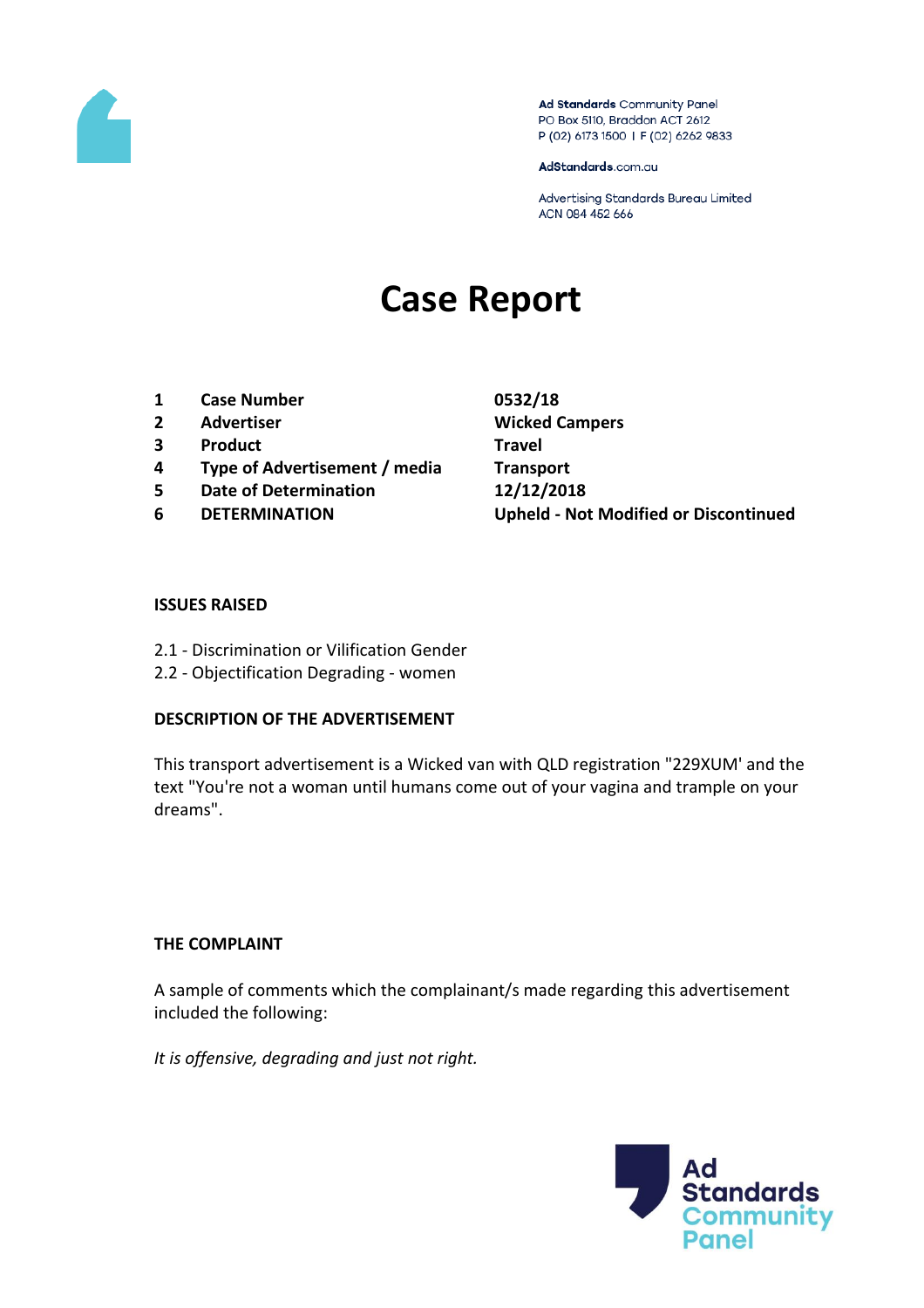

#### **THE ADVERTISER'S RESPONSE**

Comments which the advertiser made in response to the complainant/s regarding this advertisement include the following:

*Advertiser did not provide a response.*

# **THE DETERMINATION**

The Ad Standards Community Panel (the Panel) considered whether this advertisement breaches Section 2 of the AANA Code of Ethics (the Code).

The Panel noted the complainant's concern that the slogan on the vehicle was offensive and degrading.

The Panel viewed the advertisement and noted the advertiser had not provided a response.

The Panel noted that this advertisement features the slogan, "You're not a woman until humans come out of your vagina and trample on your dreams" on the back of a Wicked Campers van.

The Panel considered whether the advertisement complied with Section 2.1 of the Code which requires that 'advertisements shall not portray or depict material in a way which discriminates against or vilifies a person or section of the community on account of race, ethnicity, nationality, gender, age, sexual preference, religion, disability, mental illness or political belief.'

The Panel noted the Practice Note to Section 2.1 provides the following definitions:

Discrimination – unfair or less favourable treatment.

Vilification – humiliates, intimidates, incites hatred, contempt or ridicule."

The Panel considered that a reference to a female not being a woman until she has had children via vaginal birth is humiliating to women, including those that have had a caesarean delivery, do not have children, are unable to have children, or are transgender.

The Panel considered that the advertisement did depict material in a way which discriminates against or vilifies a person or section of the community on account of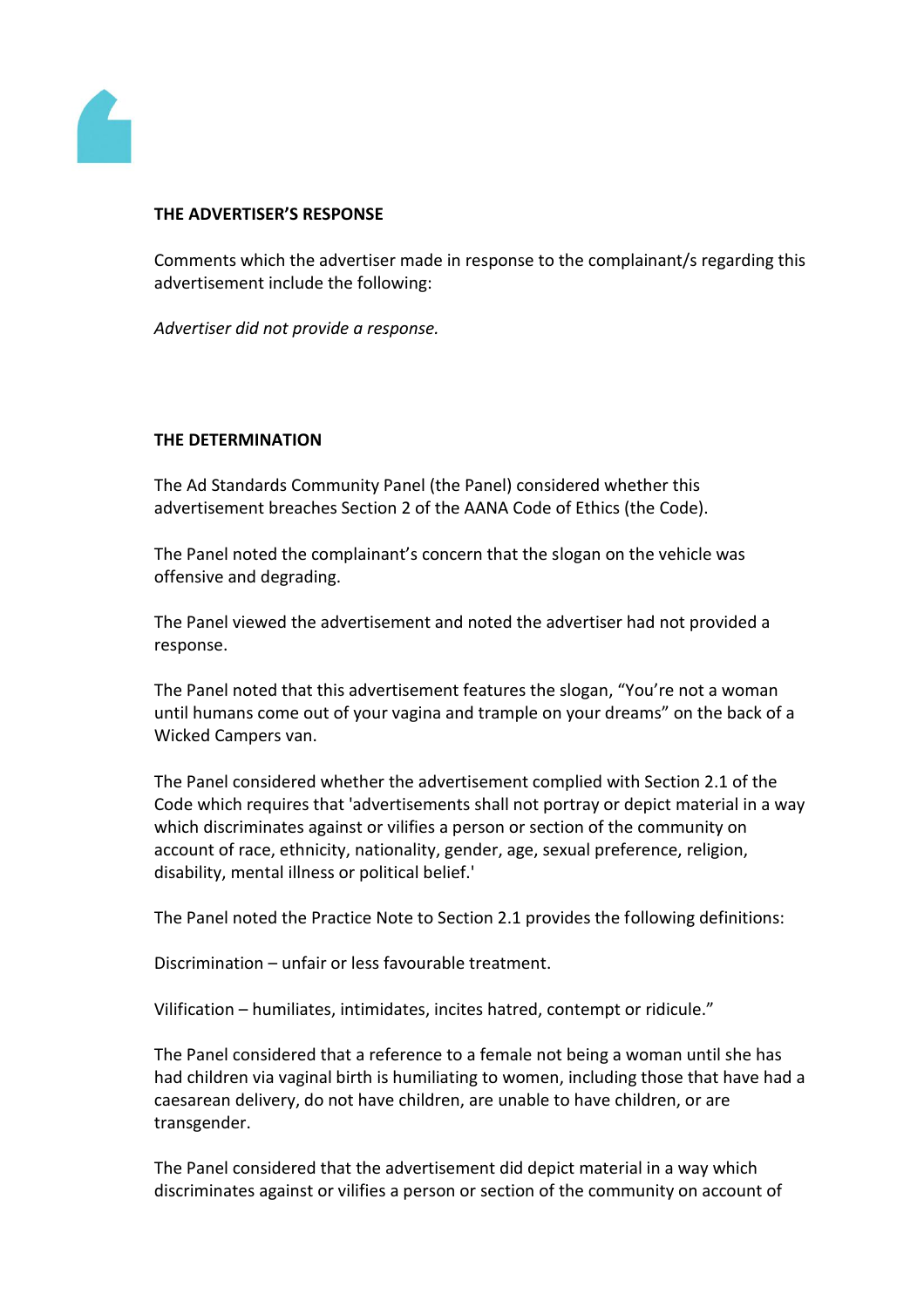

gender and determined that the advertisement did breach Section 2.1 of the Code

The Panel considered whether the advertisement was in breach of Section 2.2 of the Code. Section 2.2 of the Code states: "Advertising or marketing communications should not employ sexual appeal in a manner which is exploitative or degrading of any individual or group of people."

The Panel noted the AANA Practice Note which provides guidance on the meaning of the terms exploitative and degrading:

"Exploitative - (a) taking advantage of the sexual appeal of a person, or group of people, by depicting them as objects or commodities; or (b) focussing on their body parts where this bears no direct relevance to the product or service being advertised. Degrading – lowering in character or quality a person or group of people."

The Panel first considered whether the advertisement contained sexual appeal.

The Panel considered that the slogan references a vaginal birth and the trampling of dreams. The Panel considered that most members of the community would not consider these references to constitute sexual appeal.

The Panel determined that the advertisement did not employ sexual appeal and did not breach Section 2.2 of the Code.

Finding that the advertisement did breach Section 2.1 of the Code the Panel upheld the complaint.

# **THE ADVERTISER'S RESPONSE TO DETERMINATION**

The advertiser has failed to provide a response to the Panel's determination. Ad Standards is liaising with the Qld Department of Transport and Main Roads in accordance with the provisions of the Transport Operations (Road Use Management) (Offensive Advertising) Amendment Act 2016 (Qld).